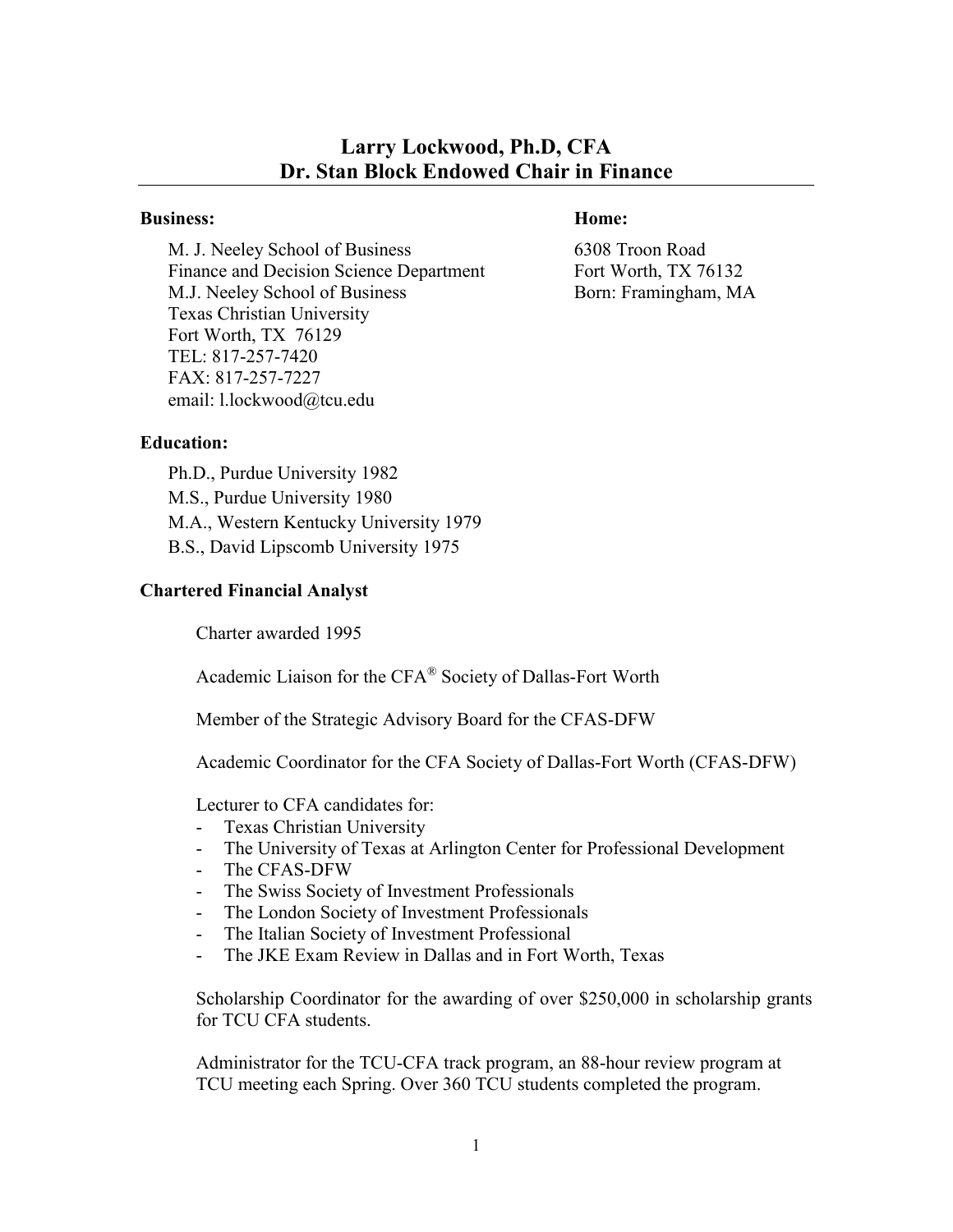#### **Educational Investment Fund**

Since 1994, served as faculty advisor to the Texas Christian University Educational Investment Fund (EIF), a student investment fund, for the William C. Conner Foundation

#### **University Experience**

Texas Christian University, 1994 – present

Dr. Stan Block Endowed Chair in Finance, 2012-present Prof. of Finance and C.R. Williams Professor of Financial Services, 1994-2012 Interim Chair, Dept of Finance and Decision Sciences, Fall 1998

#### The University of Texas at Arlington, 1982-1994

Associate Professor of Finance, 1993 (summer)-1994 Acting Chairman and Associate Professor of Finance, 1991 (spring)-1993 Coordinator, Ph.D Finance Program, 1989-1992 Acting Chairman and Associate Professor of Finance, 1988-1989 Assistant Professor of Finance, 1982-1988

#### **Teaching Experience:**

## MBA

Security Analysis Corporate Finance Portfolio Management Corporate Investments (executive MBA course) Seminar in Portfolio Theory Seminar in Financial Theories Educational Investment Fund Investment Management Problems Financial Analysis I – CFA Level I Financial Analysis II – CFA Level II Seminar in Advanced Financial Analysis Valuation of Firms and Projects (taught in Quimper, France and in Schleiden, Germany in the KPMG Executive MBA program)

#### Ph.D

Seminar in the Theory of Investments Seminar in Advanced Financial Research I (Multivariate Statistics) Seminar in Advanced Financial Research II (separate courses in Market Anomalies, Asset Pricing, The Arbitrage Pricing Model)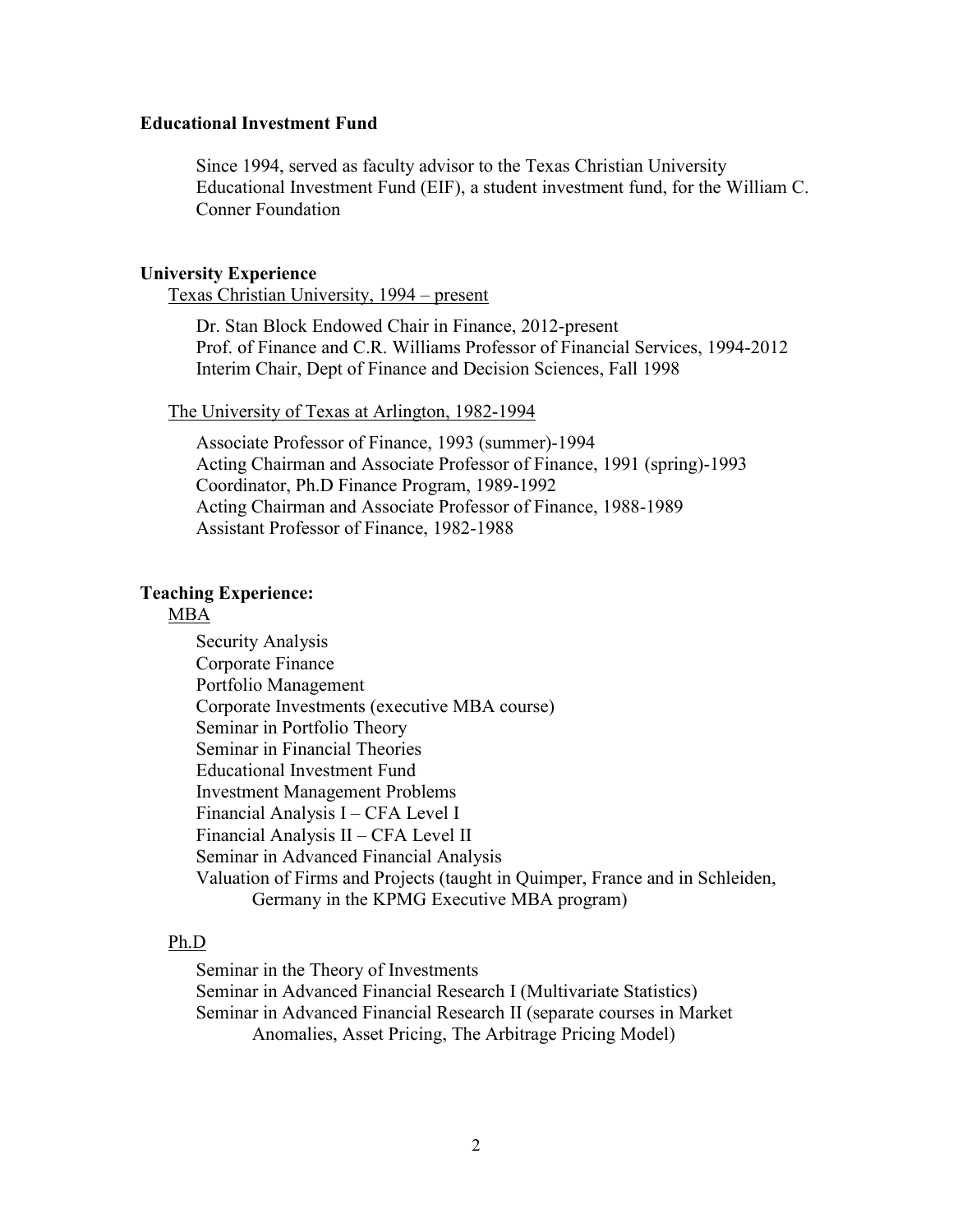Undergraduate

Investments Portfolio Analysis Security Analysis Corporate Finance Advanced Statistics Educational Investment Fund Financial Analysis I – CFA Level I Financial Analysis II – CFA Level II

## **Publications:**

Lockwood, J., Lockwood, L., and Miao, H.,, forthcoming, The information content of ETF options, *Global Finance Journal*.

Lockwood, J., Lockwood, L., and Miao, H., Uddin, R., and K. Li, forthcoming, Does analyst optimism fuel stock price momentum? *Journal of Behavioral Finance.*

Kim, S., Lockwood, J., Lockwood, L., and Miao, H., forthcoming, Determinants of putcall disparity: KOSPI 200 index options, *Journal of Behavioral Finance.* 

Prombutr, W., Lockwood, L., and Sabherwal, S., 2020, The q-theory model: Evidence from the U.S. market and non-U.S. markets, *Quarterly Journal of Finance and Accounting 58,* 1-34.

Lockwood, J., Lockwood, L., and S. Lau, 2018, Price discovery for internationally crosslisted stocks during the 2008 financial crisis, *Journal of Financial Research* 41, 351-381.

Lockwood, J., Lockwood, L., and S. Lau, 2016, Lost in translation: Which stocks bear the burden to adjust to exchange rates?, *Journal of Financial Research* 39, 263-290. (Selected as 2016 Outstanding Article in the JFR – awarded to 3 articles published in 2016).

Gallo, J., Lockwood, L., and Y. Zhang, 2013, Structuring global property portfolios: A cointegration approach, *Journal of Real Estate Research* 35*,* 53-81.

Gallo, J., Lockwood, L., and R. Bhargava, 2010, Performance of separately managed international equity accounts: How important are country momentum effects?, *Global Finance Journal* 21, 239-252.

Lockwood, L., and W. Prombutr, 2010, Sustainable growth and stock returns, *Journal of Financial Research* 33, 519-538.

Prombutr, W., Lockwood, L., and J. David Diltz, 2010, Investment irreversibility, cash flow risk, and value-growth stock return effects, *The Financial Review* 45, 287-305.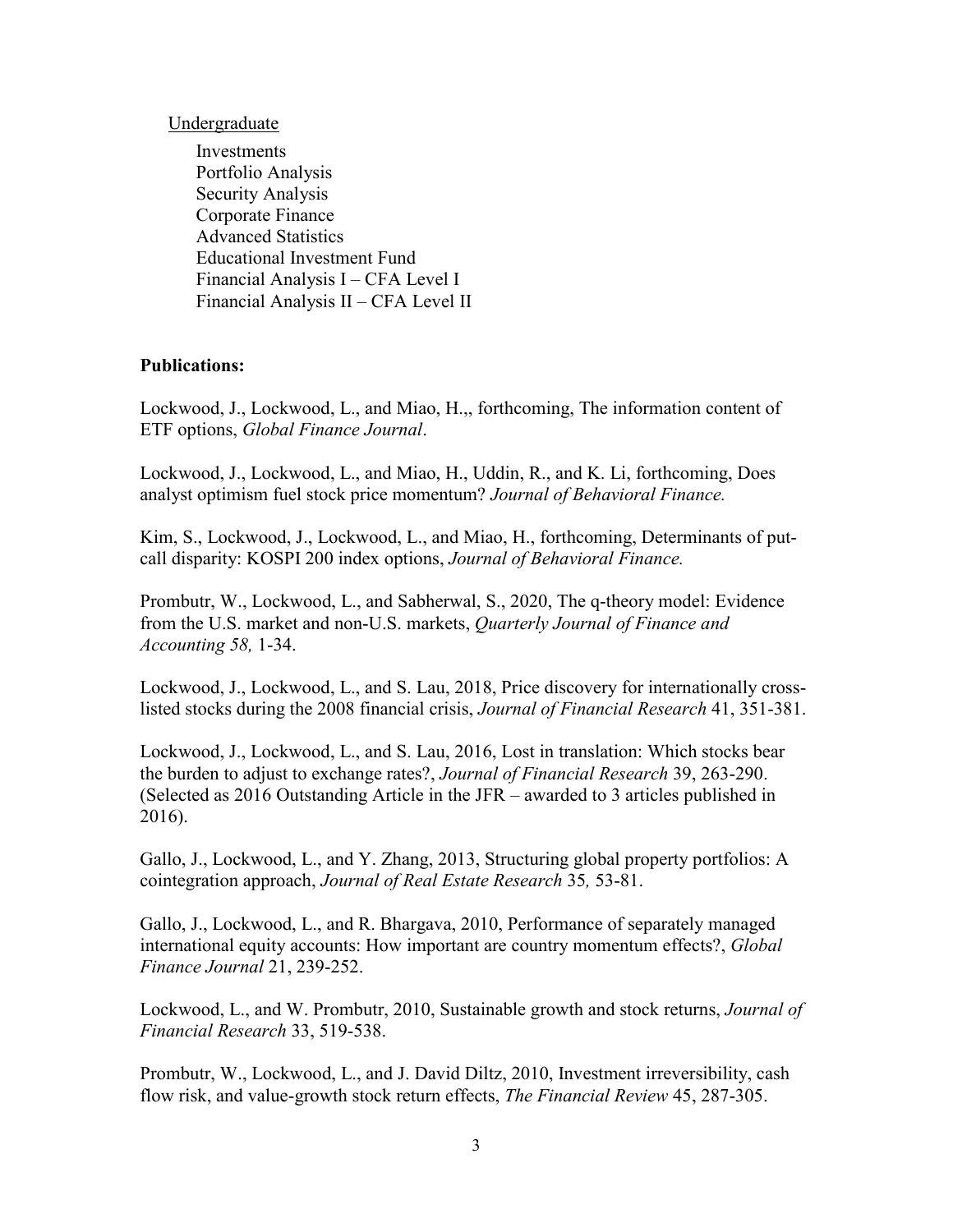Evans-Cowley, J., Lockwood, L., Rutherford, R., and T. Springer, 2009, The effect of development impact fees, *Journal of Housing Research* 18, 173-194.

Gallo, J., Lockwood, L., and M. Rodriguez, 2006, Differentiating CREF performance, *Real Estate Economics* 34, 173-209.

Ahmed, P., J. Gallo, L. Lockwood, S. Nanda, Multi-style equity investment models, 2003, T. Daniel Coggin and Frank J. Fabozzi, editors, The Handbook of Equity Style Management, Third Edition (New York, NY: John Wiley & Sons).

Barry, C., Goldreyer, E., Lockwood, L., and M. Rodriguez, 2002, Robustness of size and book-to-market effects: Evidence from emerging equity markets, *Emerging Markets Review* 3*,* 1-30.

Ahmed, P., L.J. Lockwood, and S. Nanda, 2002, Benefits of investment style rotation, *Journal of Portfolio Management* 28, 17-29.

Ahmed, P. and L.J. Lockwood, 2000, Economic conditions and stock pricing, *Journal of Alternative Investments* 3, 47-52.

Gallo, J.G., Lockwood, L.J, and R.C. Rutherford, 2000, Asset allocation and the performance of real estate mutual funds, *Real Estate Economics 28 (*formerly *The AREUEA Journal)*, 165-184.

Hensler, D., Lockwood, L.J. and M.J. Herrera, 2000, The performance of initial public offerings in the Mexican stock market, *The Journal of International Money and Finance*  19, 93-116.

Gallo, J.G., and L.J. Lockwood, 1999, Fund management changes and equity style shifts, *Financial Analysts Journal* 55, 44-52. Republished in the CFA Institute Investment Perspectives 2008 series *Investment Performance Measurement: Evaluating and Presenting Results*: John Wiley & Sons.

Ahmed, P. and L.J. Lockwood, 1998, Changes in risk exposures and premiums over varying market conditions, *The Financial Review* 33, 149-168.

Elkhafani, S, Lockwood, L.J. and T. Zaher, 1998, Size and value effects in the Canadian stock market, *Journal of Financial Research* 21, 277-292.

Kim, S., Lockwood, L.J., and T.H. McInish, 1998, A transactions data analysis of intraday betas, *The Financial Review* 33, 213-225.

Gallo, J.G., Buttimer, R.J., Lockwood, L.J., and R.C. Rutherford, 1997, Determinants of performance of mortgage-backed securities funds, *Real Estate Economics* 25 *(The AREUEA Journal)*, 657-681.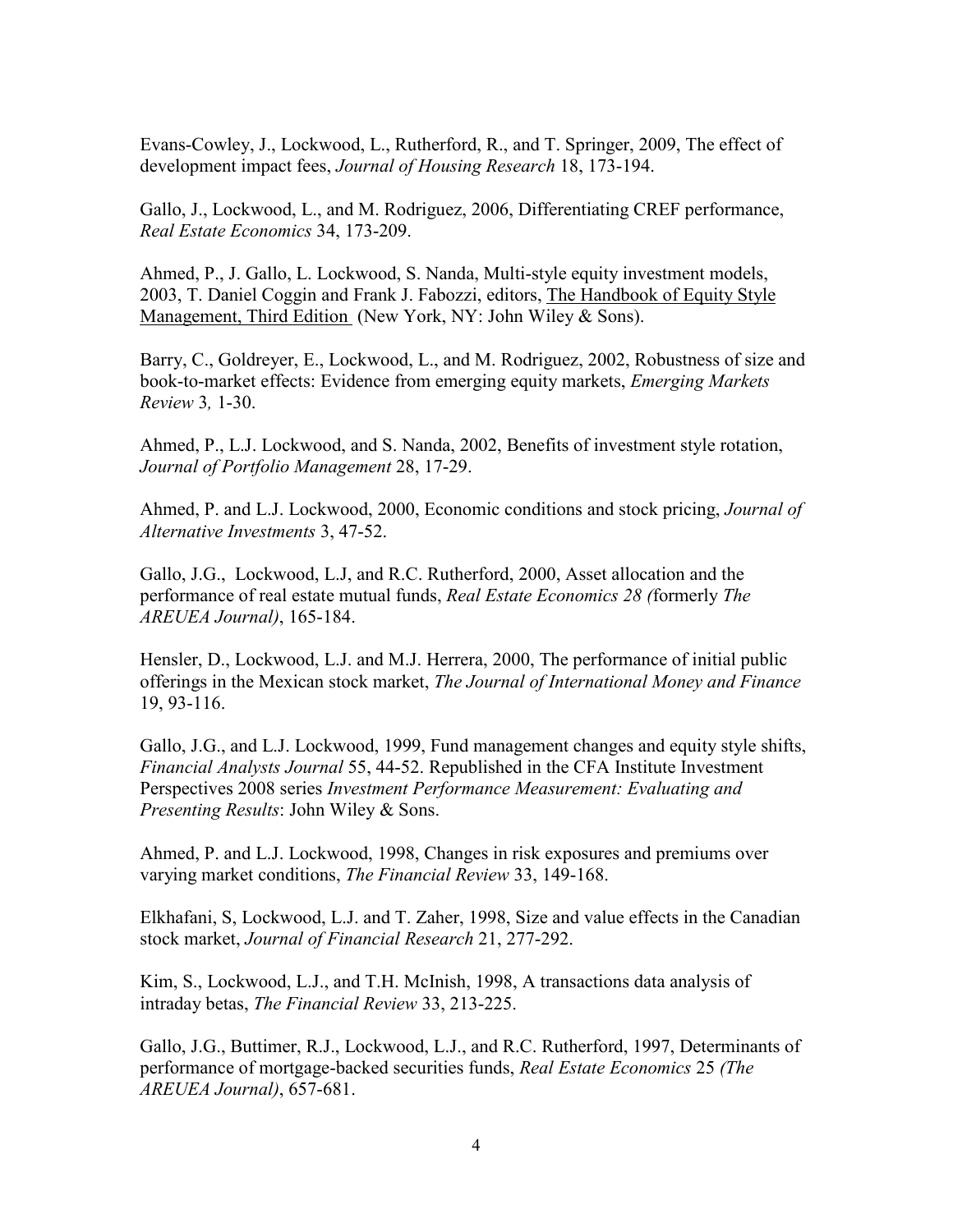Gallo, J.G. and L.J. Lockwood, 1997, Benefits of proper style classification of equity portfolio managers, *Journal of Portfolio Management* Vol. 23, number 3, (Spring issue), 47-55; abstract reprinted in *Dow Jones Asset Management* (July/August, p. 53).

Gallo, J.G., L.J. Lockwood, and P. Swanson, 1997, The performance of international bond funds, *International Review of Economics and Finance* 6, 17-35; abstract in *The CFA Digest*, Fall 1997, 60-61.

Lockwood, L.J., Macroeconomic forces and mutual fund betas, 1996, *The Financial Review* 31, 747-763.

Kim, S., Lockwood, L.J., and T. McInish, 1996, Intraday beta stability, *Advances in Quantitative Analysis of Finance and Accounting* 4, 35-46.

Lockwood, L.J. and R. Rutherford, 1996, Determinants of industrial property value, *Real Estate Economics (The AREUEA Journal)* 24, 1-17.

Lockwood, L.J., R.C. Rutherford, and M. Herrera, 1996, Wealth effects of asset securitization, *Journal of Banking and Finance* 20, 151-164.

Barry, C.B. and L.J. Lockwood, 1995, New directions in emerging capital markets research, *Journal of Financial Markets, Institutions and Instruments* 4, 15-36.

Gallo, J.G. and L.J. Lockwood, 1995, Determinants of pension funding and asset allocation decisions, *Journal of Financial Services Research* 9, 143-158.

Lockwood, L.J. and L. Soundararajan, 1994, Common factors and intertemporal variability of mutual fund betas, *Advances in Financial Planning and Forecasting* 5, 1- 15.

Herrera, M.J. and L.J. Lockwood, 1994, The size effect in the Mexican stock market, *Journal of Banking and Finance* 18, 621-632, also abstract reprinted in *ISFA Digest* volume 7, Winter 1995 (the International Society of Financial Analysts).

D.W. French, Herrera, M.J., Lockwood, L.J., 1994, The performance of Mexican stock offerings abroad, *Inversiones y Finanzas*, 90-96.

Apilado, V., Gallo, J. and Lockwood, L.J., 1993, Expanded securities underwriting: Implications for bank risk and return, *Journal of Economics and Business* 45, 143-158.

Diltz, J.D., Lockwood, L.J., and Min, S., 1992, Sources of wealth loss in new equity issues, *Journal of Banking and Finance* 16, 511-522.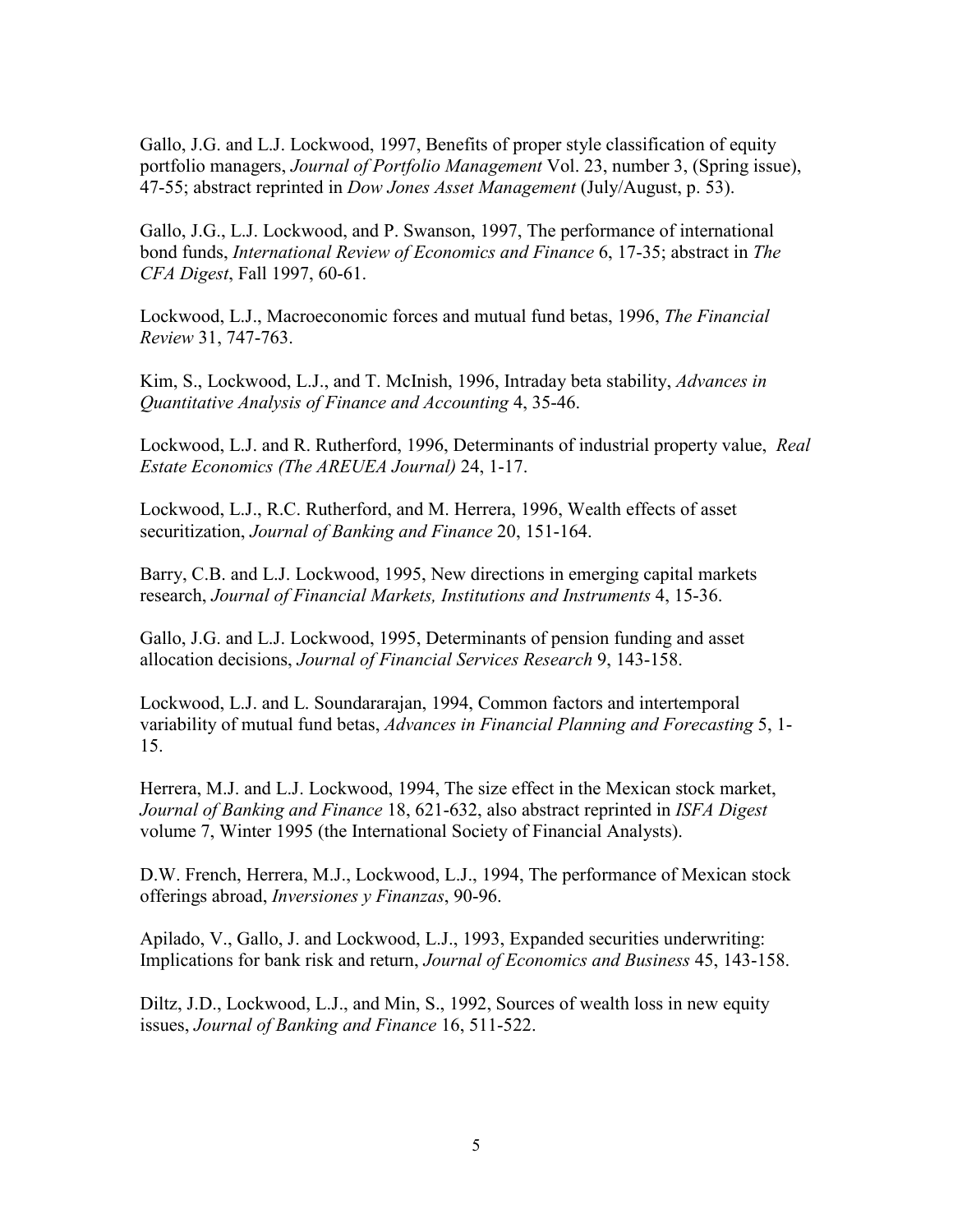Lockwood, L.J. and T.H. McInish, 1990, Stability tests for variances and means of overnight/intraday returns during bull and bear markets, *Journal of Banking and Finance* 14, 1243-1253.

Lockwood, L.J. and S.C. Linn, 1990, An examination of market return volatility during overnight and intraday periods, 1964-1989, *Journal of Finance* 45, 591-601.

Diltz, J.D. and L.J. Lockwood, 1990, Model misspecification and bias in the evaluation of the macroforecasting performance of portfolio managers, *Quarterly Journal of Business and Economics* 29, 3-27.

Lockwood, L.J. and Kadiyala, K.R., 1988, Measuring investment performance with a stochastic parameter regression model, *Journal of Banking and Finance* 12, 457-467.

Linn S.C. and Lockwood, L.J., 1988, Short-term stock price patterns: NYSE, AMEX, OTC, *Journal of Portfolio Management* 14, 30-34.

Lockwood, L.J. and Kadiyala, K.R., 1988, Risk measurement for event-dependent security returns, *Journal of Business and Economics Statistics* 6, 43-49.

Lockwood, L.J., 1986, Estimation of covariance components for random-walk regression parameters, *Economics Letters* 21, 251-255.

Brown, K.C., Lockwood, L.J., and Lummer, S.L., 1985, An examination of eventdependency and structural change in security pricing models, *Journal of Financial and Quantitative Analysis* 20, 315-334.

## **Working Papers in the Editorial Process**

Does analyst optimism fuel stock price momentum? *Revise and Submit at the Journal of Behavioral Finance* (with Keming Li, Jimmy Lockwood, Riaz Uddin)

## **Working Papers:**

Changes in information uncertainty and the inefficiency of analysts' earnings forecasts: Evidence from mergers and acquisitions

Market depth and price discovery during the 2008 financial crisis

Distress risk versus book-to-market equity premiums

Exchange rate volatility and price discovery

Misvaluation and the distress risk anomaly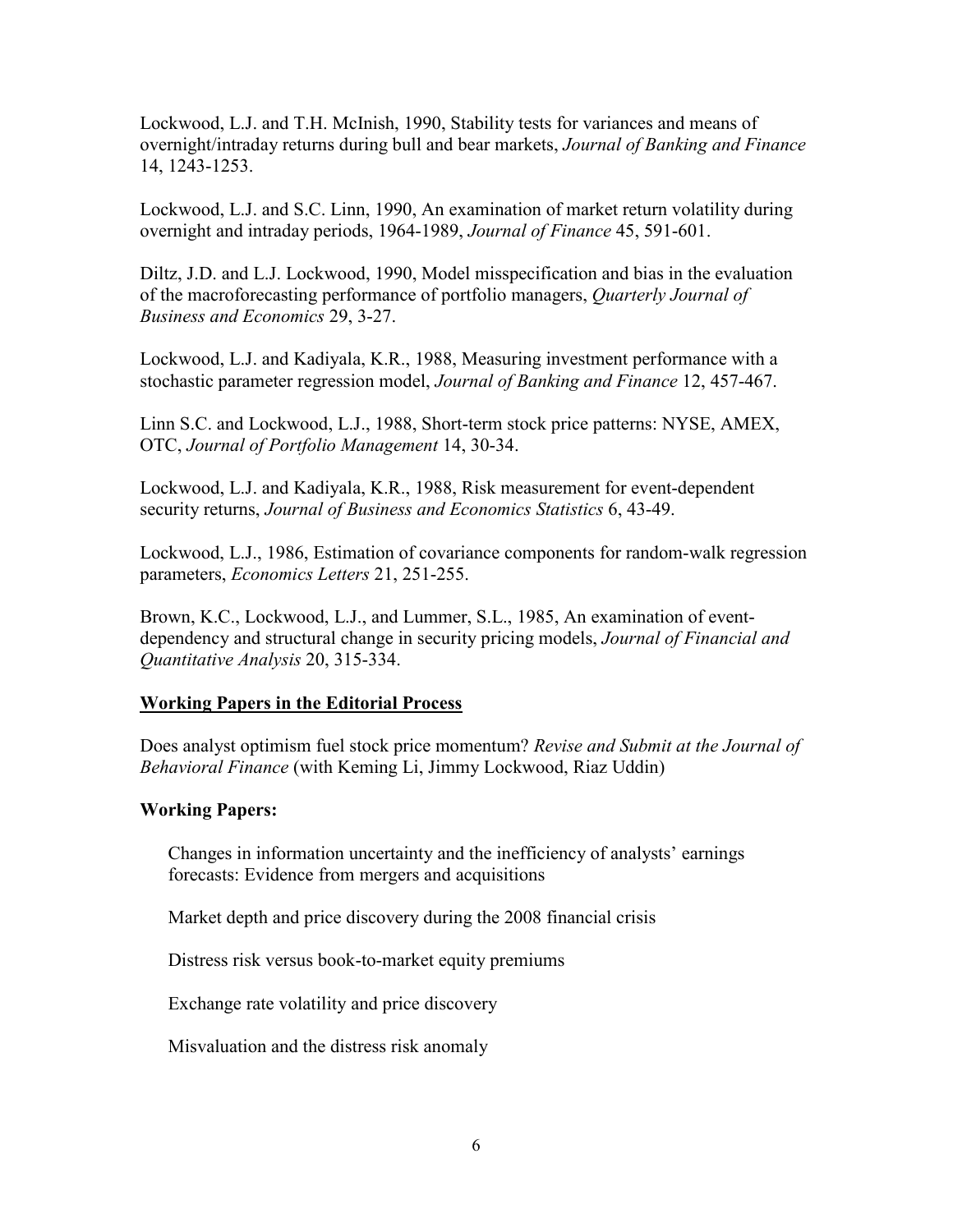### **Paper Presentations** (by myself and/or coauthor)**:**

Order execution and price discovery during the 2008 financial crisis, Academy of Financial Services Annual Meetings, (2014) Colorado State University (2013) , University of Texas at Arlington (2012), Texas Christian University (2012), University of Memphis (2010).

Lost in translation: which market bears the burden to adjust to exchange rates?, Academy of Financial Services Annual Meetings (2014), Colorado State University (2014).

Market depth and price discovery, Academy of Financial Services Annual Meetings (2014).

Analyst presence and stock return momentum, University of North Georgia (2020), Southern Illinois University (2019), Colorado State University (2017), University of Texas at Arlington (2013), Financial Management Association meetings (2013), Eastern Finance Association Meetings (2013), Southwest Finance Association meetings (2012), Midwest Finance meetings (2012).

Structuring global property portfolios: A cointegration approach, China International Conference in Finance, July 2010, Beijing, China, and at the International Economics and Finance Society China meetings, May 2010, Beijing, China.

Default risk versus book-to-market equity premiums October 2009, Reno, NV.

Sustainable growth and stock returns, Financial Management Association meetings, October 2008, Dallas, TX.

Investment irreversibility, cash flow risk, and value-growth stock return effects, Financial Management Association meetings, October 2007, Orlando, FL.

Effects of earnings forecasts surrounding Reg FD: value versus growth stocks, Financial Management Association meetings, October 2007, Orlando, FL.

Asset Allocation and the Performance of Real Estate Mutual Funds, Financial Management Association Meetings, October 1999, Orlando, FL.

Size and Book-to-Market Effects: Evidence from Emerging Equity Markets, Financial Management Association Meetings, October 1997, Honolulu, HI.

Benefits of Proper Style Classification of Equity Portfolio Managers, Southern Finance Association Meetings, November 1996, Key West, FL.

Determinants of Performance of Mortgage-Backed Security Mutual Funds, at the American Real Estate Association Meetings, April 1996, Reno, NV.

The Performance of Real Estate Funds, at the American Real Estate Association Meetings, April 1995, in Hilton Head, SC.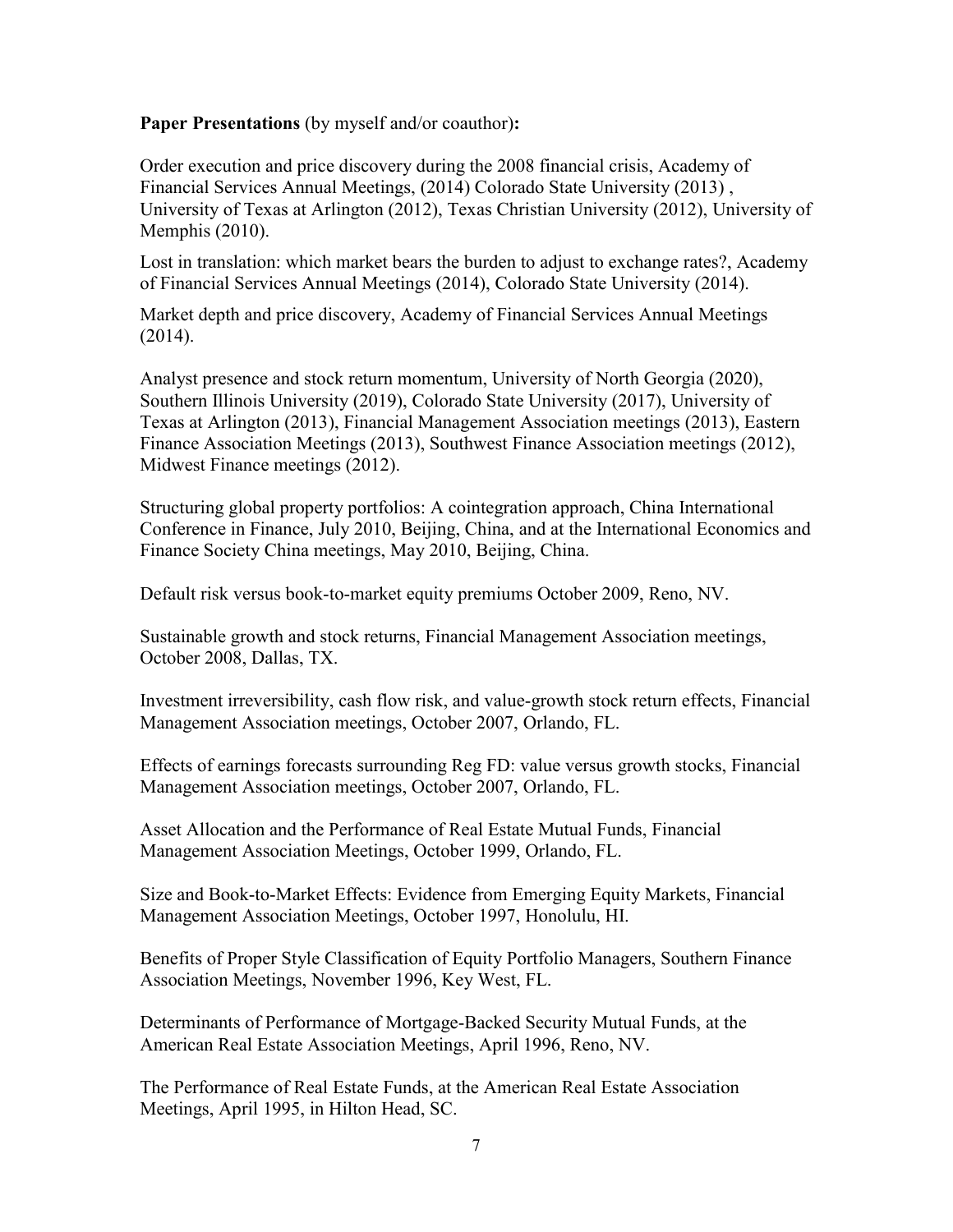Long-Term Performance of Initial Public Offerings in the Mexican Stock Market, at the Financial Management Association Meetings, October 1994, St. Louis, MO, and Southern Finance Association meetings, November 1995, Sarasota, FL.

Macroeconomic and Fundamental Factors in Mean Reversion, at the Financial Management Association Meetings, October 1993, Toronto.

Determinants of Pension Funding and Asset Allocation Decisions, at the Financial Management Association Meetings, October 1993, Toronto.

Macroeconomic Factors and Mutual Fund Betas, at the Southern Finance Association Meetings, November 1991, Key West, FL.

The Effect of Expanded Securities Underwriting: A Factor Analytic Study of Risk and Return for Bank Stocks, at the Southern Finance Association Meetings, November 1991, Key West, FL.

Intertemporal Instability of Risk Indicators in Eurocurrency Loans, at the Financial Management Association Meetings, October 1991, Chicago, IL.

Expanded Securities Underwriting: Implications for Bank Risk and Return, at the Financial Management Association Meetings, 1991, Chicago, IL.

Latent Variable Tests of the Determinants of Equity Issue Announcement Effects, at the Financial Management Association Meetings, 1991, Chicago, IL.

Macroeconomic Sources of Variation in Systematic Risk: Theory, Estimation and Empirical Evidence, Financial Management Association Meetings, 1990, Orlando, FL.

Intraday Beta Stability, Financial Management Association Meetings, 1990, Orlando, FL.

The Effect of Interstate Acquisitions on the Systematic Risk of Bank Stocks, Southwest Finance Association Meetings, 1990, Dallas, TX; Southern Finance Association Meetings, 1989, Orlando, FL.

Common Factors and Intertemporal Variability in Systematic Risk: Theory, Estimation and Empirical Evidence, Southern Finance Association Meetings, 1989, Orlando, FL.

Utilization of Market Forecasts in Portfolio Management: An Empirical Analysis, Western Finance Association Meetings, 1985, Scottsdale, AR.

Risk Measurement of Event-Dependent Security Returns, American Statistical Association Meetings, 1983, Toronto.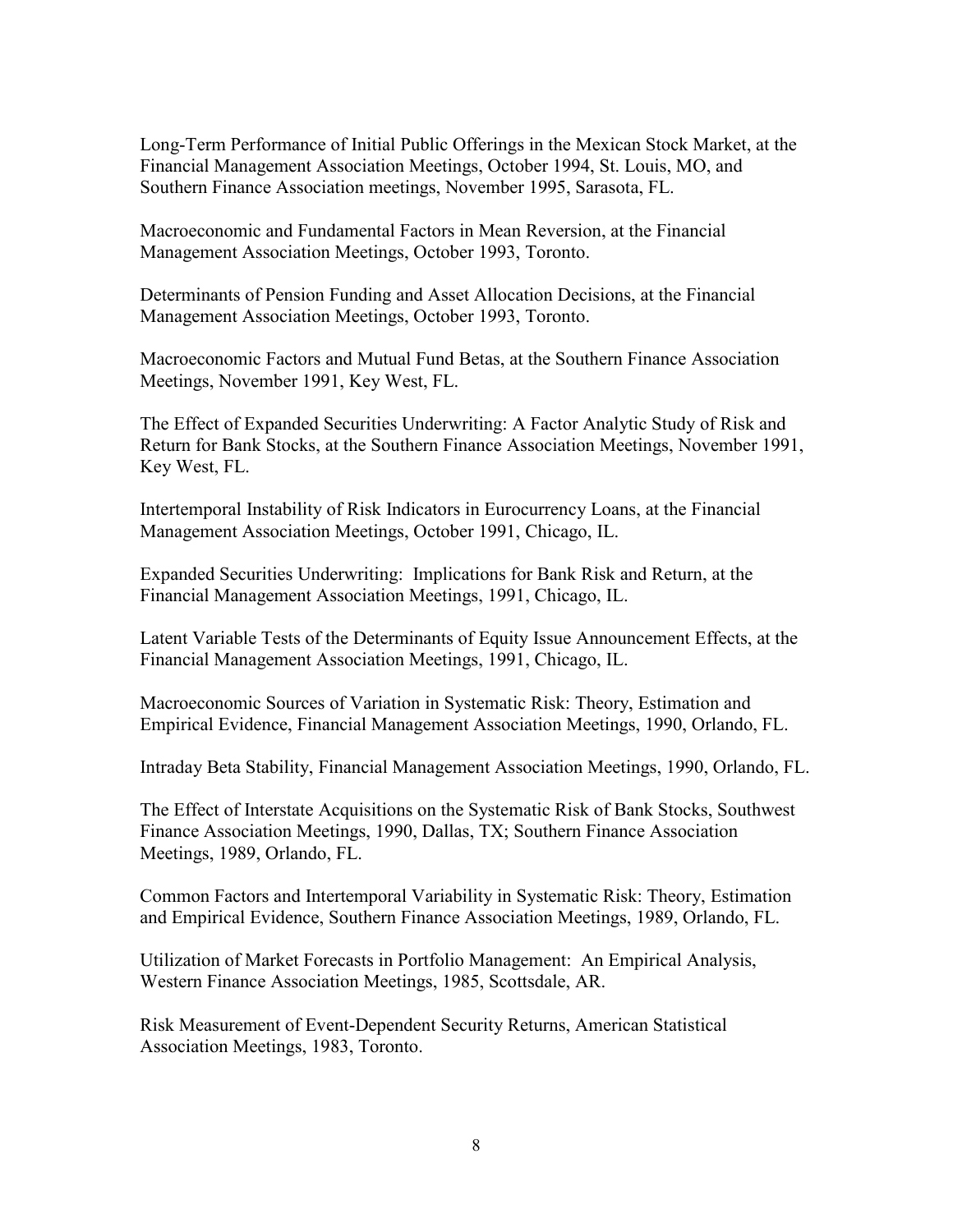An Examination of Event-Dependency and Structural Change in Security Pricing Models, Western Finance Association Meetings, 1983, Long Beach, CA.

## **Academic Committees:**

#### TCU:

Teaching Effectiveness Committee, 2018-present Faculty Staff Campaign Neeley representative 2015 – 2017 Dean's Advisory Council, 2003-2006, 2012-2015 English Program Assessment Committee, 2003-2004 Graduate Programs Policy Committee, 1994-1995, 2002-2007 Beasley Fellowship Committee, 2003 University Business Task Force, 1999 University Advisory Council, 1999-2001 College Task Force, 1999 Department Chair Council, 1998 University Graduate Curriculum Committee 2000-2001 Chair, Departmental Research Workshop, 1996 Chair, Departmental Research Committee, 1995 Chair, Texas Finance Symposium, 1996 Departmental Faculty Development, 1995-present Educational Investment Fund Committee, 1994-present Director/Administrator, Chartered Financial Analyst Review program 1994 - present Graduate Finance Curriculum Committee, 1994-2000 Chair, Electronic Data Committee, 1996-1999 Summer-in-Germany Committee, 1994-1995, 1998-2000

### UT-Arlington:

Chair, Graduate Studies Committee in Real Estate, spring 1991-1993 Chair, Finance and Real Estate Undergraduate Curriculum, 1990-1993 Chair, College MBA Management of Technology Committee, 1990 Coordinator, Finance and Real Estate Research Workshop, 1989-1992 Chair, Finance and Real Estate Promotion and Tenure Committee, 1989-1991 Executive Committee, Ph.D in Business Administration, 1989-1992 Chair, Finance and Real Estate Strategies Review Committee, 1989 Executive Committee of the College of Business Administration, 1988-89, 1991-1993 Chair, Finance and Real Estate Faculty Retreat Committee, 1984 Finance and Real Estate Faculty Recruiting, 1982-1993 Finance and Real Estate Graduate Curriculum, 1982-1993 Computer Committee, 1984 College Executive MBA program, 1984 Organized Research, 1982-1984 Teacher Evaluation, 1983 Finance Ph.D Comprehensive Exams, 1982-1993 Finance Ph.D Supervisory and Dissertation Committees, 1982-1993, 2005-present Dissertation Chair for several doctoral students